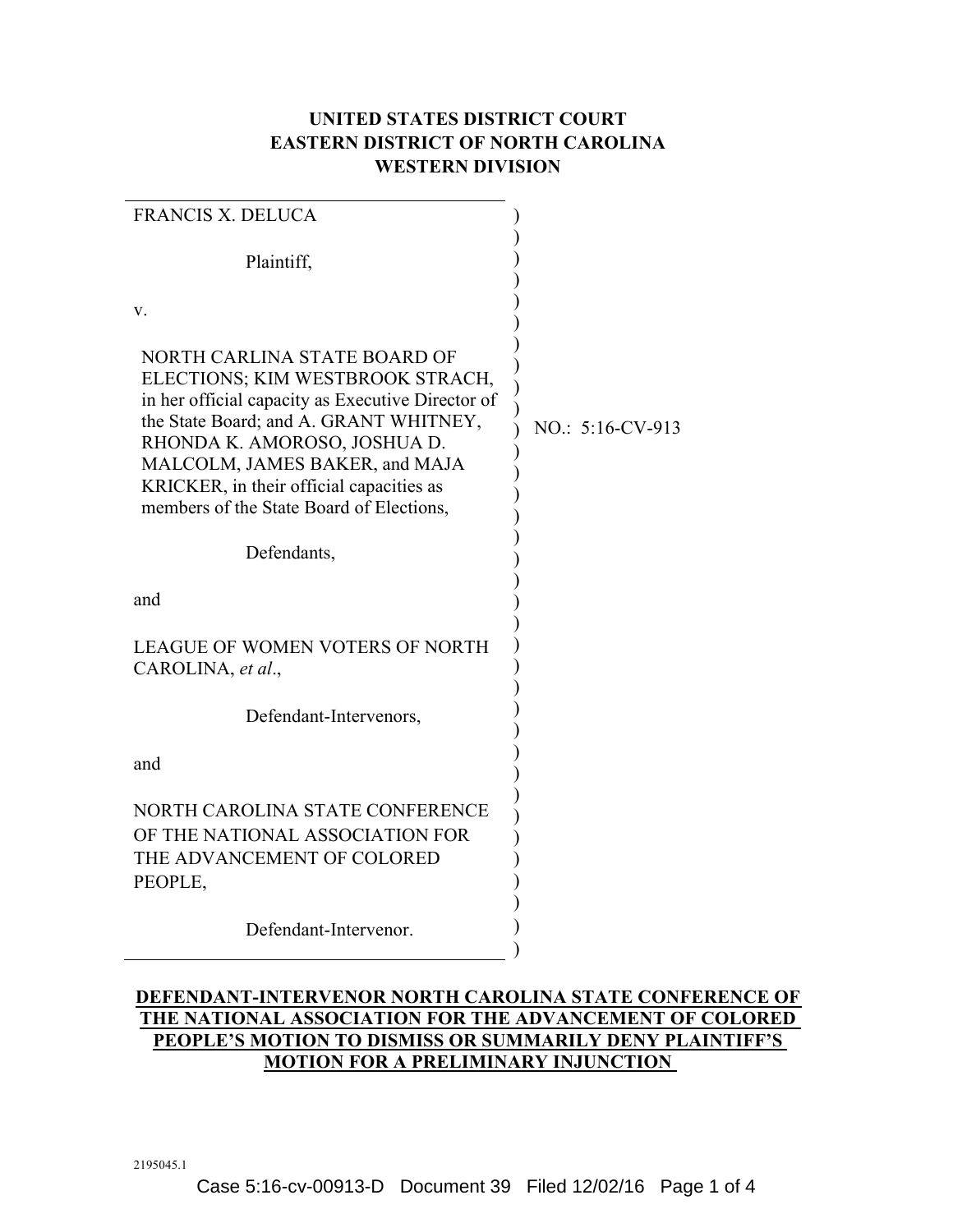Pursuant to Federal Rule of Civil Procedure 65(a), Local Civil Rule 7.1(e), and Local Civil Rule 11.1, Defendant-Intervenor North Carolina State Conference of the National Association for the Advancement of Colored People ("NC NAACP") respectfully requests that the Court dismiss or summarily deny Plaintiff's motion for a preliminary injunction.

As set forth in the accompanying memorandum in support of this motion, Plaintiff filed for a preliminary injunction on November 23, 2016. In his motion, Plaintiff assured the Court that he would file the requisite supporting memorandum setting forth the legal and evidentiary basis for his motion, but to date has failed to do so. This is not only a clear violation of Local Rule 7.1(e), which requires a supporting memorandum, but also disregards clear Supreme Court and Fourth Circuit authority placing the burden on Plaintiff to present arguments supporting his requested injunctive relief. This Court regularly denies motions, including preliminary injunction motions, for failure to provide supporting evidence and arguments.

For the same reason, conducting a hearing on a motion that is not supported by any legal or factual arguments would waste this Court's and the parties' resources, and therefore we request that the preliminary injunction hearing scheduled for December 8, 2016, be canceled. Finally, no justification exists for allowing Plaintiff to cure his omission by extending the deadlines already set, as further delay would effectively reward Plaintiff's dilatory behavior by granting him the relief he seeks.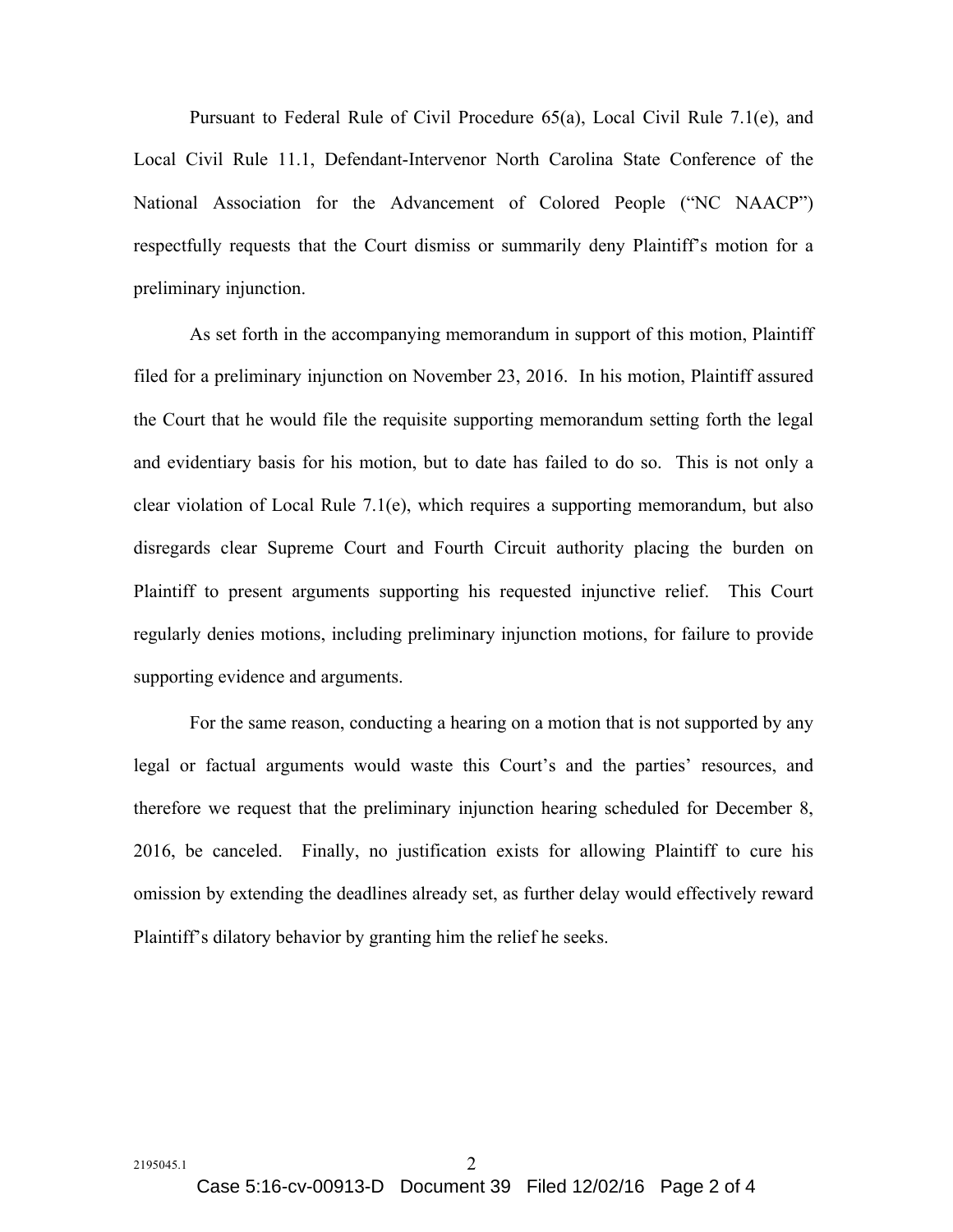December 2, 2016 Respectfully submitted,

*/s/ Martha A. Geer* Martha A. Geer (Bar No. 13972) COHEN MILSTEIN SELLERS & TOLL PLLC 150 Fayetteville Street STE. 980 Raleigh, NC 27601 Telephone: 919-890-0560 Facsimile: 202-408-4699 Email: mgeer@cohenmilstein.com

Joseph M. Sellers Brian Corman COHEN MILSTEIN SELLERS & TOLL PLLC 1100 New York Avenue, N.W. East Tower, STE. 500 Washington, DC 20005-3964 Telephone: 202-408-4600 Facsimile: 202-408-4699 Email: jsellers@cohenmilstein.com Email: bcorman@cohenmilstein.com

Irving Joyner (Bar No. 7830) P. O. Box 374 Cary, North Carolina 27512 Telephone: 919-319-8353 Email: ijoyner@NCCU.EDU

Penda D. Hair Caitlin A. Swain Leah J. Kang FORWARD JUSTICE 1401 New York Ave., NW, STE 1225 Washington, DC 20005 Telephone: (202) 256-1976 Email: phair@forwardjustice.org Email: cswain@forwardjustice.org Email: lkang@forwardjustice.org

*Attorneys for North Carolina State Conference of the National Association for the Advancement of Colored People*